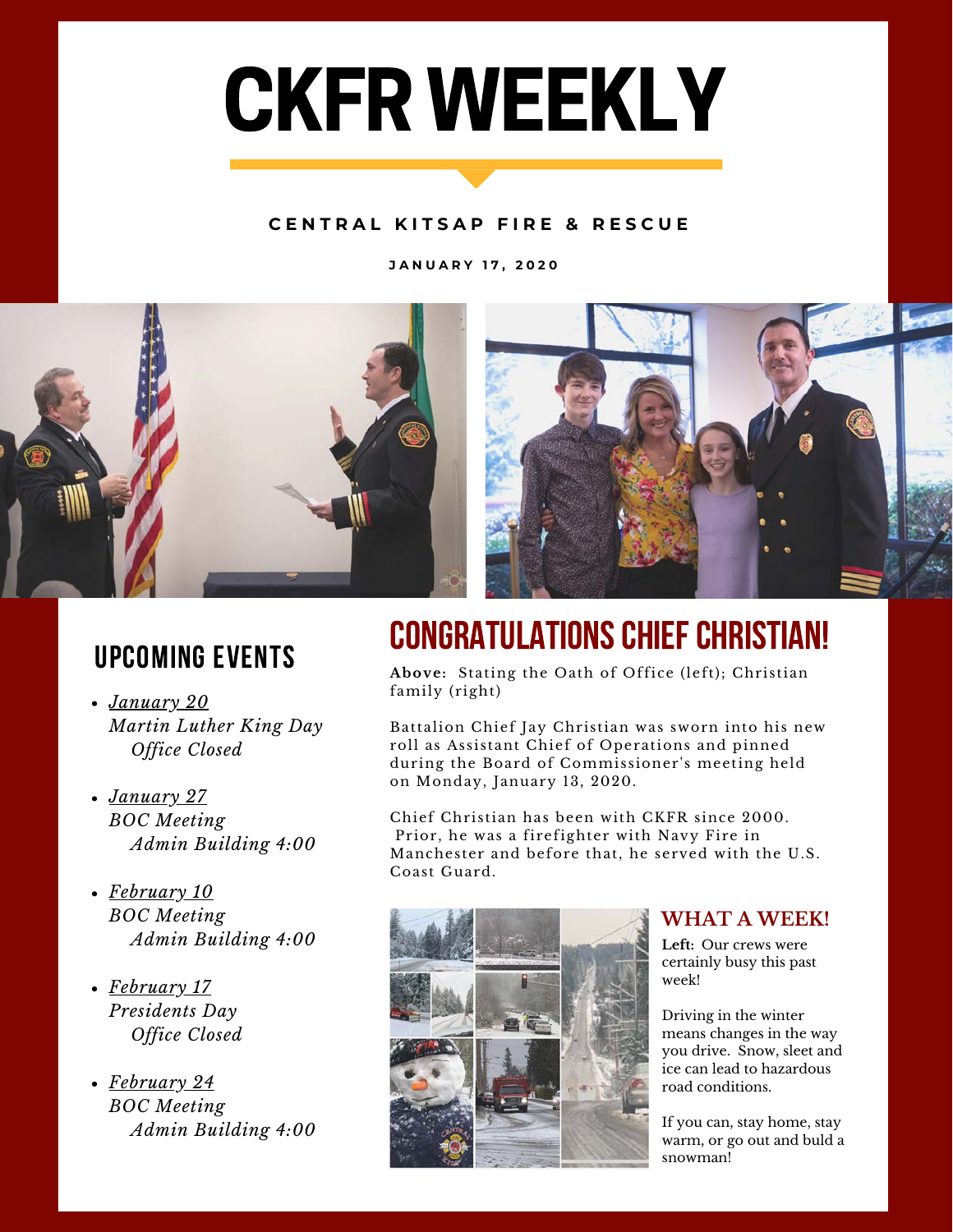

**Above:** Station 51 and 64 A-Shift working together for Rope Rescue training, setting up the "Mirrored" 3:1 system with a change of direction. They then switched the system to a 5:1, finding out how quick you can use up 300 feet of rope.



**Above:** A-Shift Apparatus Operator, Ken Nilson, stopped to help a citizen change a tire last week after an emergency incident.



**Above:** Station 51 B-Shift happily agreed to administer the Engine Operator qualification test to Station 55 Volunteer Captain, David Brisbon (center).



**Above:** Newest engine slated for Station 56 has hit the assembly line at the Pierce factory in Appleton, Winconsin.